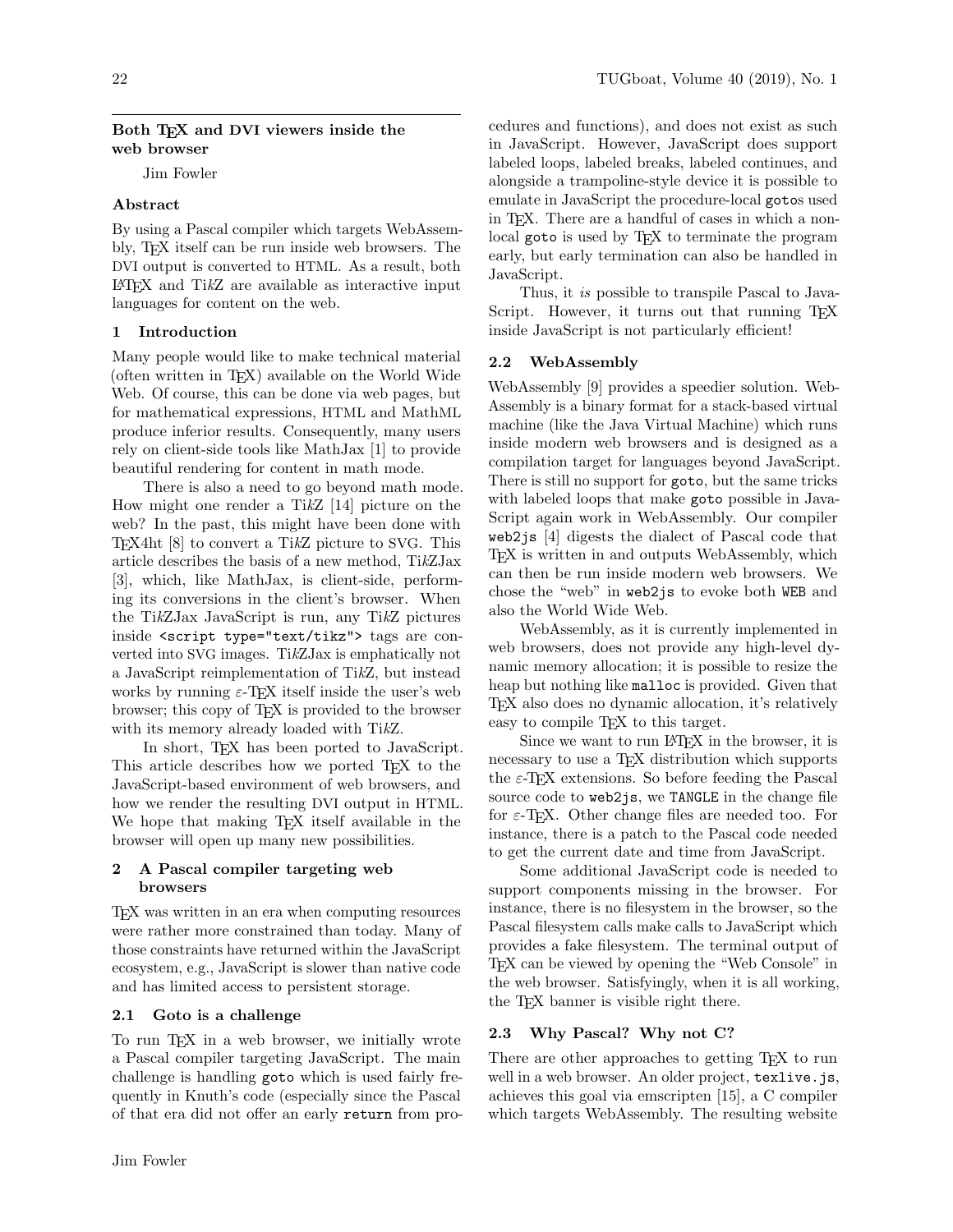enables client-side creation of a PDF, and so depends on a PDF viewer to see the result. S. Venkatesan [\[13\]](#page-2-7) discussed this approach and the limitations of PDF output in particular.

### 2.4 Putting it all together

In the quest for better performance, the same tricks that TEX used historically with format files and memory dumps can be reused in the web browser. The underlying theme is that the ecosystem of a web browser, and its limitations, is more similar to computing in the early 1980s than might have been easily believed.

As with teT<sub>EX</sub> version 3.0, we do not bother making a special initex version and simply allocate a large number of memory cells to a single version of TEX. A program called initex.js then loads the initial LATEX format (with only some hyphenation data) and whatever piece of a preamble (e.g., \usepackage{tikz}) might be useful for the desired application. Then the WebAssembly heap is dumped to disk, just as would have been done with virtex historically. This produces a file, core.dump.gz, which is only a couple of megabytes (after compression).

Note that initex.js is executed on a machine that already has a complete T<sub>EX</sub> distribution installed, such as T<sub>F</sub>X Live. By loading packages and then dumping core on a machine with a complete distribution, it is not necessary to ship much in the way of support files to the browser.

On the browser, both the WebAssembly machine code and core.dump.gz are loaded, the dump decompressed, and execution begins again at the beginning of the TEX code but this time with the previously dumped memory already loaded. As described in the TEX82 source code [\[11,](#page-2-8) Part 51, Section 1331], when TEX is loaded in such a fashion, the ready\_already variable is set in such a way as to shortcut the usual initialization, making this browser-based version of TEX ready to receive input very quickly.

### 3 Rendering DVI in HTML

Running TEX is only half the problem. To build a viewer for the output of TEX, the easiest format to parse is DVI [\[6,](#page-2-9) [7\]](#page-2-10). A DVI file is just a series of commands which change the current position, place characters and rules on the page, change the current font, etc.

Some previous projects make it possible to view DVI files from within web browsers. For instance, dvihtml [\[12\]](#page-2-11) uses DVI specials to appropriately tag pieces of the content so that they can be wrapped by appropriate HTML tags, similar to TEX4ht [\[8\]](#page-2-2). Other projects like DVI2SVG [\[5\]](#page-2-12) translate DVI into SVG with a Java-based tool.

Our new tool is called dvi2html [\[2\]](#page-2-13) and works somewhat differently. For starters, unlike DVI2SVG, our new tool is written in JavaScript (and mostly TypeScript) so it runs in the browser. It is used to read the output of  $\varepsilon$ -T<sub>EX</sub>, running in the browser, and output HTML in real-time.

#### 3.1 Fonts

Why wasn't all this done years ago? One significant challenge was the state of "fonts" on the web. Conveniently, it is possible (and relatively easy with CSS) to load server-provided fonts. To support Computer Modern and the like, dvi2html presently relies on the BaKoMa TrueType fonts, but given their license, it would be good to generate fonts for the web following MathJax's technique.

It must be mentioned that while fonts can be loaded, the web ecosystem lacks a robust way to query metric information. So we still end up shipping the standard collection of .tfm files to the browser, all base64-encoded and placed into a single .json file. A significant portion of the code comprising dvi2html is designed to parse TFX Font Metric files.

#### 3.2 The challenge of the baseline

But selecting the appropriate typeface is not enough; an HTML viewer for DVI must also position the glyphs in the appropriate positions. This is sadly harder than it ought to be. Although HTML5 supports many methods for positioning text, it does not support positioning text relative to a specified baseline.

A solution to this is available precisely because of the previously loaded metric information. By knowing where the top of the glyph is relative to the baseline, we can use HTML to place the glyph in the correct position.

#### 3.3 Streaming transformation

Instead of a monolithic converter, dvi2html is structured as a streaming transformer via asynchronous generator functions. In particular, an input stream is transformed into an object stream of DVI commands. Since many DVI commands come in a variety of lengths (i.e., one-byte, two-byte, three-byte, fourbyte versions), this initial transformation collapses the variety of commands in the binary format to a single command.

Armed with a sequence of DVI commands, additional transformations can be applied. For instance, there is some overhead to placing a single glyph